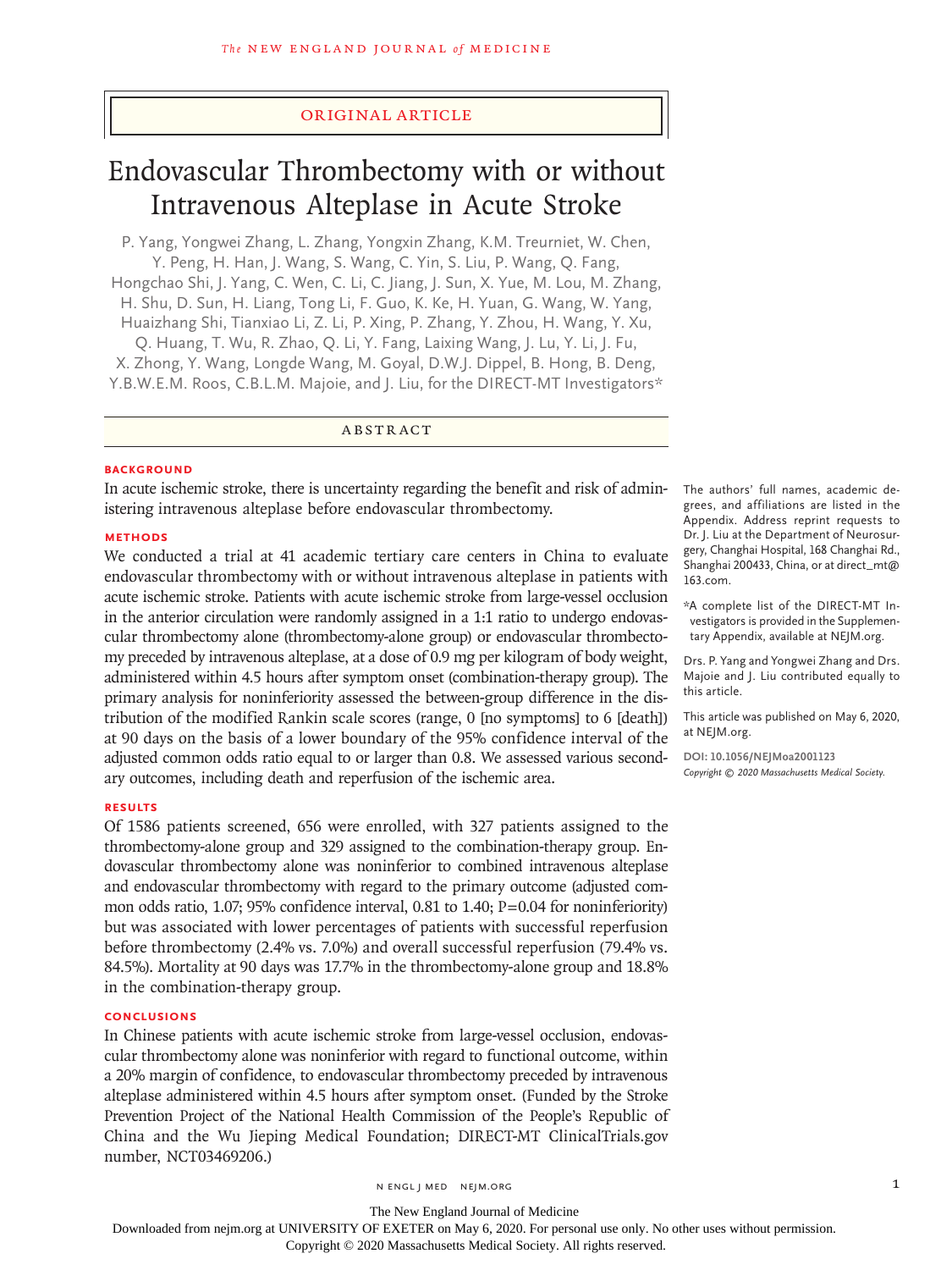NDOVASCULAR THROMBECTOMY HAS BE-<br>
come part of the standard treatment for<br>
patients who have acute ischemic stroke<br>
due to large-vessel occlusion in the anterior cecome part of the standard treatment for patients who have acute ischemic stroke due to large-vessel occlusion in the anterior cerebral circulation, when the procedure is available and can be performed in a timely fashion or is based on a mismatch between regional brain perfusion and infarction.<sup>1-6</sup> Endovascular treatment has been compared with intravenous administration of the thrombolytic agent alteplase. However, there is uncertainty regarding the role of alteplase before and during thrombectomy in patients with ischemic stroke. Alteplase may increase early reperfusion of the ischemic area and dissolve residual distal thrombi after endovascular thrombectomy.<sup>7-10</sup> For large, proximally located thrombi, however, the lytic effect of intravenous alteplase is limited, and partial lysis could fragment the target thrombus or cause it to migrate distally, potentially complicating endovascular thrombectomy.<sup>11,12</sup> Intravenous alteplase may also increase the risk of cerebral hemorrhage.<sup>13</sup> Meta-analyses of observational studies suggest equivalent effects of endovascular thrombectomy alone and thrombectomy combined with standard alteplase treatment, but data from randomized comparisons of these two strategies are limited.14-16 We undertook the Direct Intraarterial Thrombectomy in Order to Revascularize Acute Ischemic Stroke Patients with Large Vessel Occlusion Efficiently in Chinese Tertiary Hospitals: a Multicenter Randomized Clinical Trial (DIRECT-MT) to determine whether endovascular thrombectomy alone would be noninferior to combined treatment with endovascular thrombectomy preceded by intravenous alteplase in patients who had acute ischemic stroke with large-vessel occlusion in the anterior circulation.

#### METHODS

### **Trial Design and Oversight**

We conducted an investigator-initiated, multicenter, prospective, randomized, open-label trial with blinded outcome assessment involving patients with acute ischemic stroke who were eligible both to receive intravenous alteplase and to undergo endovascular thrombectomy. Patients underwent randomization centrally to undergo endovascular thrombectomy alone or to receive combined treatment with intravenous alteplase (at a

dose of 0.9 mg per kilogram of body weight) before endovascular thrombectomy.

The protocol, which has been published previously<sup>17</sup> and is available with the full text of this article at NEJM.org, was approved by all relevant local ethics committees and research boards. The final protocol and statistical analysis plan were completed on August 20, 2019, and October 21, 2019, respectively; these events occurred after the last patient had been enrolled and assessed on July 2, 2019, and September 18, 2019, respectively. At that time, the results were still blinded to investigators and to persons handling the data and performing the analysis, including those in the contract research organization. Written informed consent was obtained before enrollment from all the patients or their legal representatives. All the investigators vouch for the completeness and accuracy of the data, for the fidelity of the trial to the protocol, and for the accurate reporting of adverse events.

The trial was funded by the National Health Commission of China and the Wu Jieping Medical Foundation; these entities were not involved in the trial design, conduct, protocol review, manuscript preparation, or decision to submit the manuscript for publication. Alteplase was paid for by the patients, who later received various degrees of reimbursement from the Chinese social security system. In most instances, the patients or their families had to either agree in advance to pay for the use of alteplase or pay at the time of enrollment. Procedures were instituted in 2013, before the start of the trial, to allow patients to pay after the infusion occurred, in order to avoid delay in treatment.

A steering committee met monthly to oversee the trial. An independent data and safety monitoring board was responsible for safety, ethics, and conduct oversight with the use of results of interim analyses. An independent contract research organization (Cardiovascular Chinese Research Center, http://ccrcmed.com) and site management organization (Shanghai Taisure Medical Technology, www.taisure-med.com) were involved in monitoring to ensure trial quality (see the Supplementary Appendix, available at NEJM.org).

## **Patients and Participating Centers**

The trial was conducted at 41 academic tertiary care centers in 18 provinces in China. Sites were

2 N ENGL J MED NEJM.ORG

The New England Journal of Medicine

Downloaded from nejm.org at UNIVERSITY OF EXETER on May 6, 2020. For personal use only. No other uses without permission.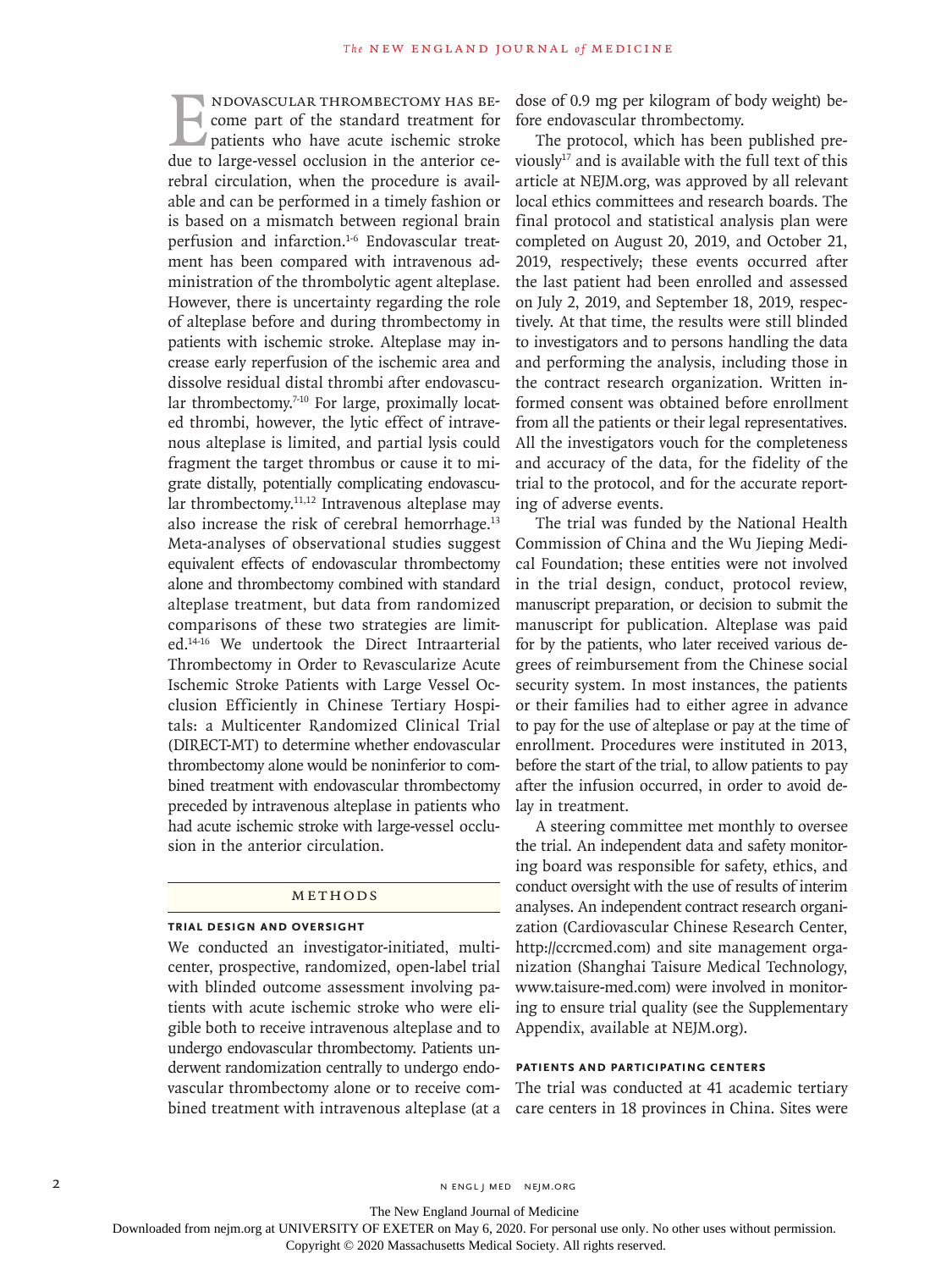selected on the basis of their stroke treatment capabilities as recorded in a national prospective database of Chinese stroke centers, which is regulated by the Stroke Prevention Project office affiliated with the National Health Commission of China (www.cnstroke.com). All the sites were required to have performed at least 30 endovascular thrombectomy procedures during the previous year. On-site and online training were provided before and during the trial period to ensure compliance with the protocol, assessments, and standard of care (Sections S2.3 through S2.6 in the Supplementary Appendix).

Patients were eligible for inclusion in the trial if they were 18 years of age or older; had an occlusion of the intracranial segment of the internal carotid artery (both terminus and nonterminus occlusions) or of the first or proximal second segment of the middle cerebral artery, or both, as shown on computed tomographic angiography (CTA), that could be treated with intravenous alteplase within 4.5 hours after symptom onset; and had a neurologic deficit as indicated by a score of at least 2 points on the National Institutes of Health Stroke Scale (NIHSS; range, 0 [no symptoms] to 42 [most severe neurologic deficits]). Information about the extent of early cerebral ischemia on baseline computed tomography (CT) as measured by the Alberta Stroke Program Early Computed Tomography Score (ASPECTS; range, 0 to 10, with higher scores indicating fewer early ischemic changes) was not required for inclusion in the trial. Patients were excluded from the trial if they had a disability before the stroke or had any contraindication to intravenous alteplase according to the American Heart Association (AHA)–American Stroke Association (ASA) guidelines.18 Disability before the stroke was defined as a score of more than 2 on the modified Rankin scale (range, 0 [normal] to 6 [death]) and was assessed by the treating physician with the use of information obtained from patients (if possible) or their family members. Detailed inclusion and exclusion criteria are listed in Section S2.2. A screening log of the patients who were assessed for eligibility was kept at each investigational site.

# **Randomization and Blinding**

Randomization was performed in a 1:1 ratio with the use of a Web-based system, with stratification according to participating site. The treatmentgroup assignment was known to both the treating physician and the patient. The members of the outcome committee and the imaging core laboratory, who determined the primary and secondary outcomes, were unaware of the treatmentgroup assignments. Two interim analyses were performed by an independent statistician and reported to the data and safety monitoring board but were masked to the investigators.

# **Trial Treatments**

Patients who had been randomly assigned to receive intravenous alteplase received the treatment according to AHA–ASA and local guidelines: a standard dose of 0.9 mg per kilogram of body weight (with 10% administered as a bolus, and 90% infused over a period of 1 hour) to a maximum of 90 mg, which was generally guided by direct measurement of body weight or in some cases was estimated. The alteplase infusion could be completed during endovascular thrombectomy, even if the procedure was successful in establishing revascularization. Patients who had been randomly assigned to undergo endovascular thrombectomy alone had no alteplase administration before or during the procedure.

The endovascular thrombectomy devices that were used in the trial had been approved by the China Food and Drug Administration. A stent retriever was the primary device; aspiration devices could be used as a secondary option if the initial reperfusion failed. Intraarterial alteplase (maximum dose, 30 mg) or urokinase (maximum dose, 400,000 U) were accepted as rescue therapy in both groups, at the discretion of the treating physician.

## **Trial Outcomes**

The primary outcome was the score on the modified Rankin scale assessed at 90 days (within a window of ±14 days) after randomization and was analyzed for noninferiority.19 Superiority was to be tested as a secondary objective if the primary analysis suggested that superiority was likely. Outcome data were obtained from structured interviews that were performed in person or by telephone with the use of standardized forms; interviews were conducted by local trained physicians who were unaware of the trial-group assignments. Standardized written reports of each interview were provided to two members of an outcome committee, who verified the score by consensus.

n engl j med nejm.org 3

The New England Journal of Medicine

Downloaded from nejm.org at UNIVERSITY OF EXETER on May 6, 2020. For personal use only. No other uses without permission.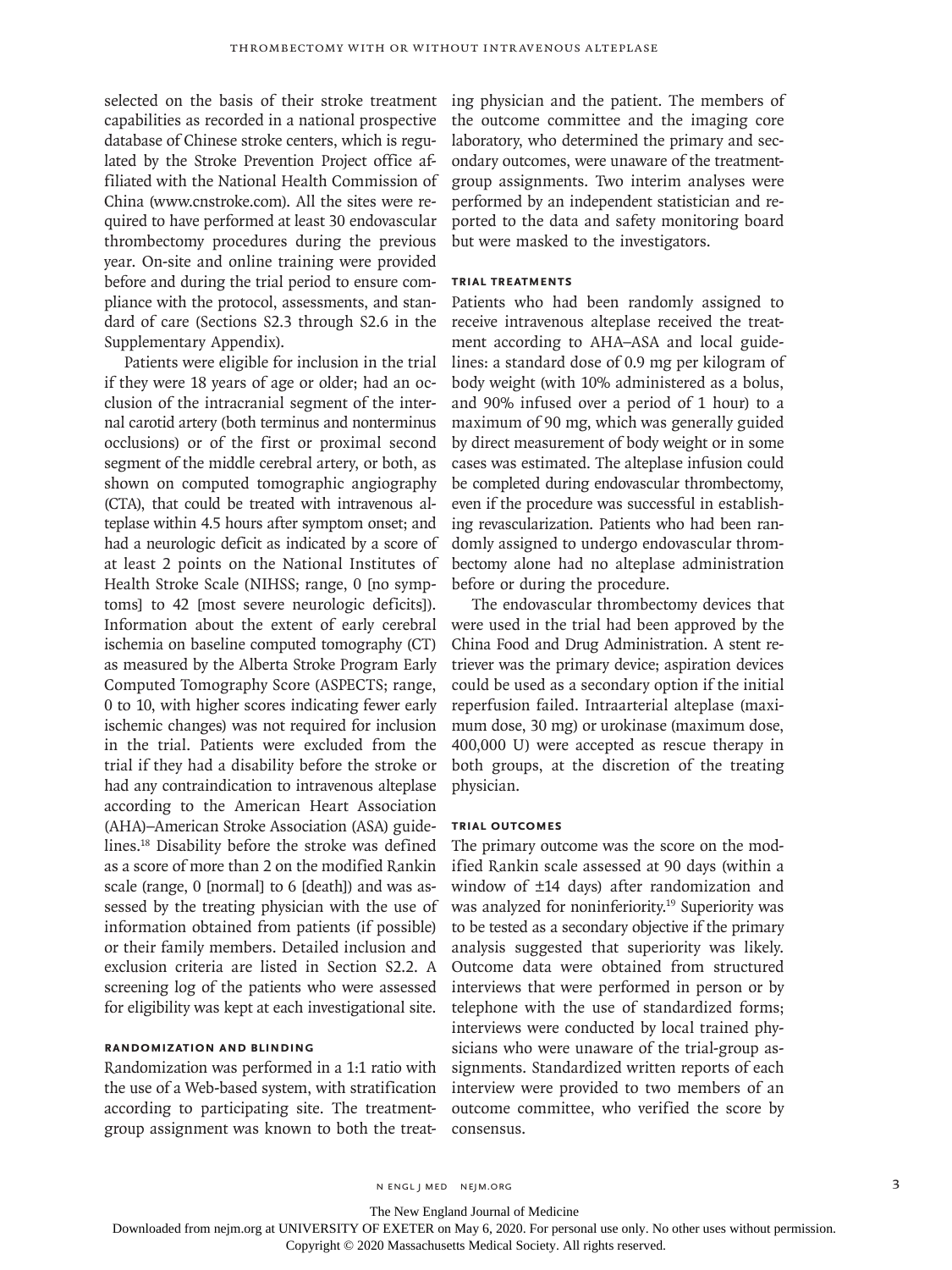Secondary outcomes were the following: death within 90 days; successful reperfusion before thrombectomy as assessed with the extended Thrombolysis in Cerebral Infarction (eTICI) score (range, 0 [no reperfusion] to 3 [complete reperfusion]) on the first intracranial angiogram (performed with digital subtraction angiography); an eTICI score of 2b, 2c, or 3 on the final angiogram<sup>20</sup>; the percentage of patients with recanalization at 24 to 72 hours as assessed by CTA; the NIHSS score at 24 hours and at 5 to 7 days (or at hospital discharge) $21$ ; the final lesion volume on CT conducted without the use of contrast material; comparisons of modified Rankin scale scores (0 or 1 vs. 2 to 6; 0 to 2 vs. 3 to 6; 0 to 3 vs. 4 to 6; 0 to 4 vs. 5 or 6; and 0 to 5 vs. 6) at 90 days; the score on the EuroQoL Group 5-Dimension 5-Level Self-Report questionnaire on health-related quality of life (range,  $-0.39$  [worst] to 1.00 [best]); and the Barthel Index score (range, 0 [severe disability] to 100 [no disability]) at 90 days.<sup>22,23</sup> Safety outcomes were all hemorrhages and symptomatic intracranial hemorrhages according to the Heidelberg criteria,<sup>24</sup> embolization in new cerebrovascular territory, the occurrence of pseudoaneurysm and groin hematoma at the site of arterial puncture used for thrombectomy, cerebral infarction in a new vascular territory at 5 to 7 days, and mortality within 90 days.

Clinical assessments were performed at baseline, at 24 hours after randomization, at 5 to 7 days or at the time of hospital discharge (whichever came first), and at 90 days (within a window of ±14 days). All the clinician assessors received both on-site and Web-based video training on how to perform the clinical assessments. Imaging was evaluated at an independent imaging core laboratory by trained staff who were unaware of the treatment assignments. All the images were read by two readers, with consensus reached in case of discrepancies (Sections S2.7 and S2.8). The final lesion volume was assessed by an automated, validated computer algorithm.1,25

# **Statistical Analysis**

We estimated that a sample size of 636, determined by running 5000 Monte Carlo simulations, would provide the trial with 80% power (at a two-sided alpha level of 0.05) to determine a noninferiority margin of 0.8, assuming a common odds ratio for scores on the modified Rankin scale of 1.16. This effect would correspond to a difference of 4 percentage points between the patients in the thrombectomy-alone group in our trial who had a modified Rankin scale score in the 0-to-2 range and the intervention group in the MR CLEAN (Multicenter Randomized Clinical Trial of Endovascular Treatment for Acute Ischemic Stroke in the Netherlands) trial.<sup>1</sup> We also assumed that there would be 5% withdrawal and a conservative 15% reduction in the sample size because of adjustment for major prognostic variables that included age, baseline stroke severity (according to the NIHSS score), the modified Rankin scale score before stroke onset, cerebral collateral blood-flow status, and the time from stroke onset to randomization.<sup>26,27</sup> A total of 20 additional patients were enrolled in order to compensate for those who had major protocol violations.

Baseline data are presented according to treatment assignment, with descriptive statistics as appropriate. Missing data for baseline characteristics were imputed with the use of multiple imputation by fully conditional specification regression for continuous variables or by fully conditional specification logistic regression for binary and ordinal variables. All the analyses for the primary, secondary, and safety outcomes were performed according to the intention-to-treat principle, except that patients who were lost to followup would not be included in the primary outcome analysis.

The primary effect was determined as a common odds ratio with adjustment for major prognostic variables and estimated by ordinal logistic regression. Estimates with corresponding 95% confidence intervals, with adjustment for age, baseline stroke severity (NIHSS score), the modified Rankin scale score before stroke onset, cerebral collateral blood-flow status, and the time from stroke onset to randomization, are reported.

Secondary outcomes were analyzed by linearor logistic-regression analyses, as appropriate, with the same adjustments as used for the primary outcome. Because there was no plan for adjustment for multiple comparisons of secondary outcomes, these results are presented as point estimates with multiplicity-unadjusted confidence intervals, from which no clinical inferences can be made. The primary outcome was also assessed in a per-protocol population that consisted of

4 **n engl j med negl j med nejm.org** N ENGL J MED NEJM.ORG

The New England Journal of Medicine

Downloaded from nejm.org at UNIVERSITY OF EXETER on May 6, 2020. For personal use only. No other uses without permission.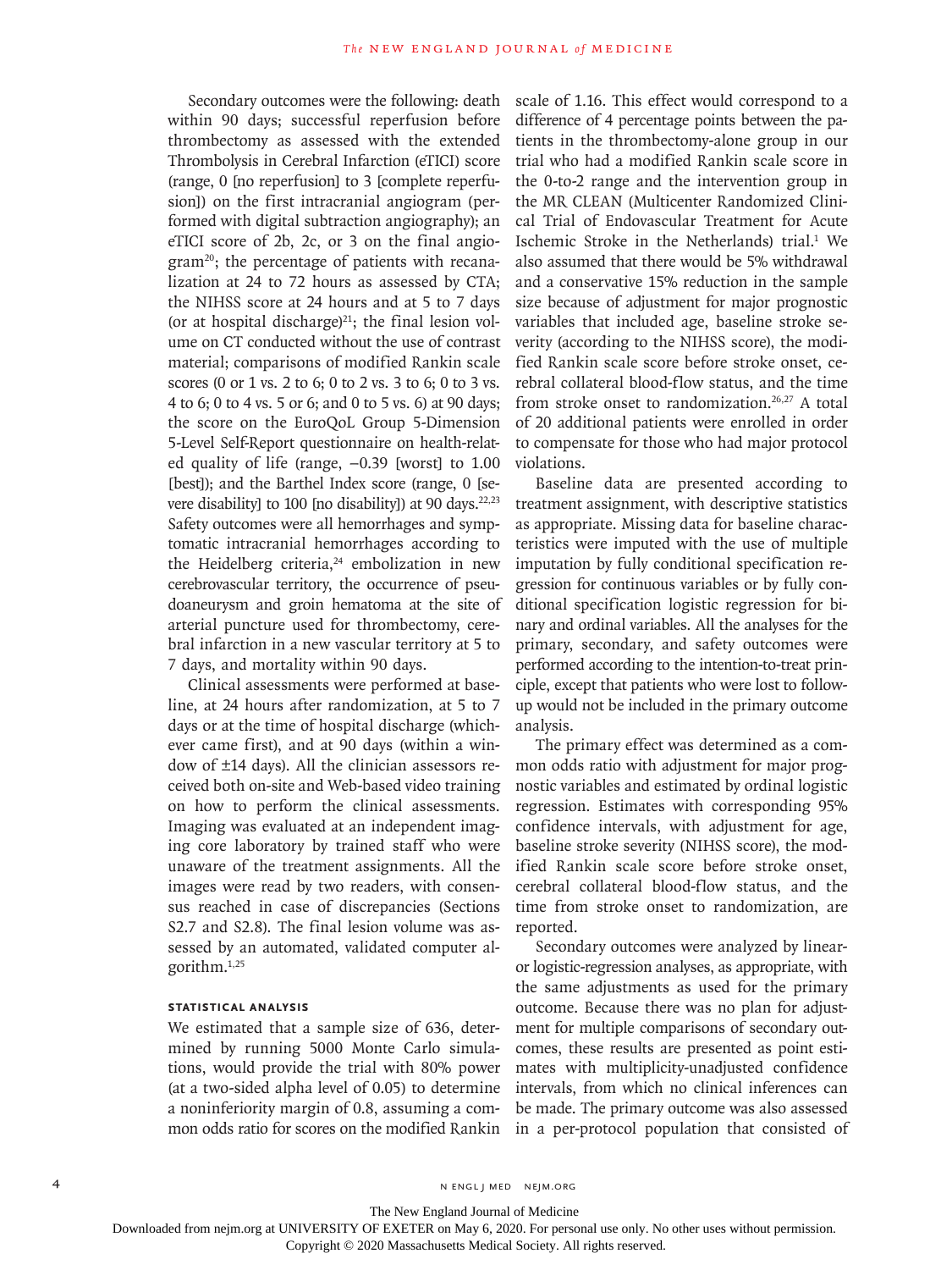patients who met all the eligibility criteria and received the assigned treatment or had recovered or had deterioration in their condition before receiving endovascular treatment.

All the analyses were performed with the use of SAS software, version 9.2 (SAS Institute). Figures were drawn with the use of R software, version 3.3.3 (R Development Core Team 2017, www.r-project.org).

## **RESULTS**

#### **Patients**

From February 23, 2018, through July 2, 2019, a total of 1586 patients were assessed for eligibility at 41 sites; a total of 656 patients were enrolled (Fig. 1 and Fig. S3 and Table S1 in the Supplementary Appendix). A total of 327 patients were assigned to undergo endovascular thrombectomy alone (thrombectomy-alone group) and 329 were assigned to receive combination therapy with intravenous alteplase and endovascular thrombectomy (combination-therapy group).

The baseline characteristics of the patients were similar in the treatment groups (Table 1 and Table S2). The median age of the patients was 69 years (interquartile range, 61 to 76), and 370 patients (56.4%) were men. Among patients with available data, the median NIHSS score was 17 (interquartile range, 13 to 22), and the median ASPECTS value was 9 (interquartile range, 7 to 10). The median time from stroke onset to randomization was 167 minutes (interquartile range, 125 to 206) in the thrombectomy-alone group and 177 minutes (interquartile range, 126 to 215) in the combination-therapy group; the median time from randomization to groin puncture was 31 minutes (interquartile range, 20 to 45) and 36 minutes (interquartile range, 22 to 50.5), respectively.

### **Interventions**

A total of 639 patients underwent groin puncture; of these, 591 underwent endovascular thrombectomy, which was defined as coming in contact with the thrombus by means of any intraarterial device (299 patients [91.4%] in the thrombectomyalone group and 292 patients [88.8%] in the combination-therapy group) (Fig. 1). Stent retrievers were used in 566 of 591 patients (95.8%) (Table S3). There were 25 major protocol violations, which involved 17 patients who did not receive any groin

puncture and 4 patients in each group who crossed over to the alternative treatment. In the combination-therapy group, 319 of 329 patients (97.0%) received alteplase, of whom 23 completed the infusion before groin puncture and 276 (86.5% of those who received alteplase) completed the infusion during the endovascular procedure (Table S4). A total of 14 patients (7 in each group) underwent intraarterial thrombolysis. General anesthesia was used in 207 of the 639 patients (32.4%) who underwent endovascular thrombectomy, in similar proportions in each group (33.2% in the thrombectomy-alone group and 31.6% in the combination-therapy group). A total of 45 patients (6.9%) were judged by the imaging core laboratory to have intracranial atherosclerotic disease related to large-vessel occlusion.

#### **Primary Outcome**

The primary outcome of the modified Rankin scale score at 90 days was missing for 2 patients (1 patient in each group), and data were not imputed. The adjusted common odds ratio for the modified Rankin scale score at 90 days was 1.07 (95% confidence interval [CI], 0.81 to 1.40;  $P=0.04$ ) (Fig. 2). Thrombectomy alone was noninferior to combination thrombectomy with intravenous alteplase treatment because the lower boundary of the confidence interval was greater than the prespecified value of 0.8 (unadjusted common odds ratio, 1.09; 95% CI, 0.84 to 1.43; P=0.02). The per-protocol analysis yielded similar results (Table S6). Because the lower boundary of the confidence interval was just above the prespecified boundary for noninferiority, testing for superiority was not formally analyzed. Prespecified subgroup analyses are shown in Figure S4.

## **Secondary Outcomes**

Mortality at 90 days was 17.7% in the thrombectomy-alone group and 18.8% in the combination-therapy group. The percentage of patients with successful reperfusion (eTICI score, ≥2b) before thrombectomy was 2.4% in the thrombectomy-alone group and 7.0% in the combination-therapy group, and successful reperfusion on final angiography was observed in 79.4% and 84.5%, respectively. Other secondary outcomes are shown in Table 2. For all nine clinical secondary outcomes and for three of the four imaging secondary outcomes, the confidence intervals for the odds ratios included 1 or those for the

n engl j med nejm.org 5

The New England Journal of Medicine

Downloaded from nejm.org at UNIVERSITY OF EXETER on May 6, 2020. For personal use only. No other uses without permission.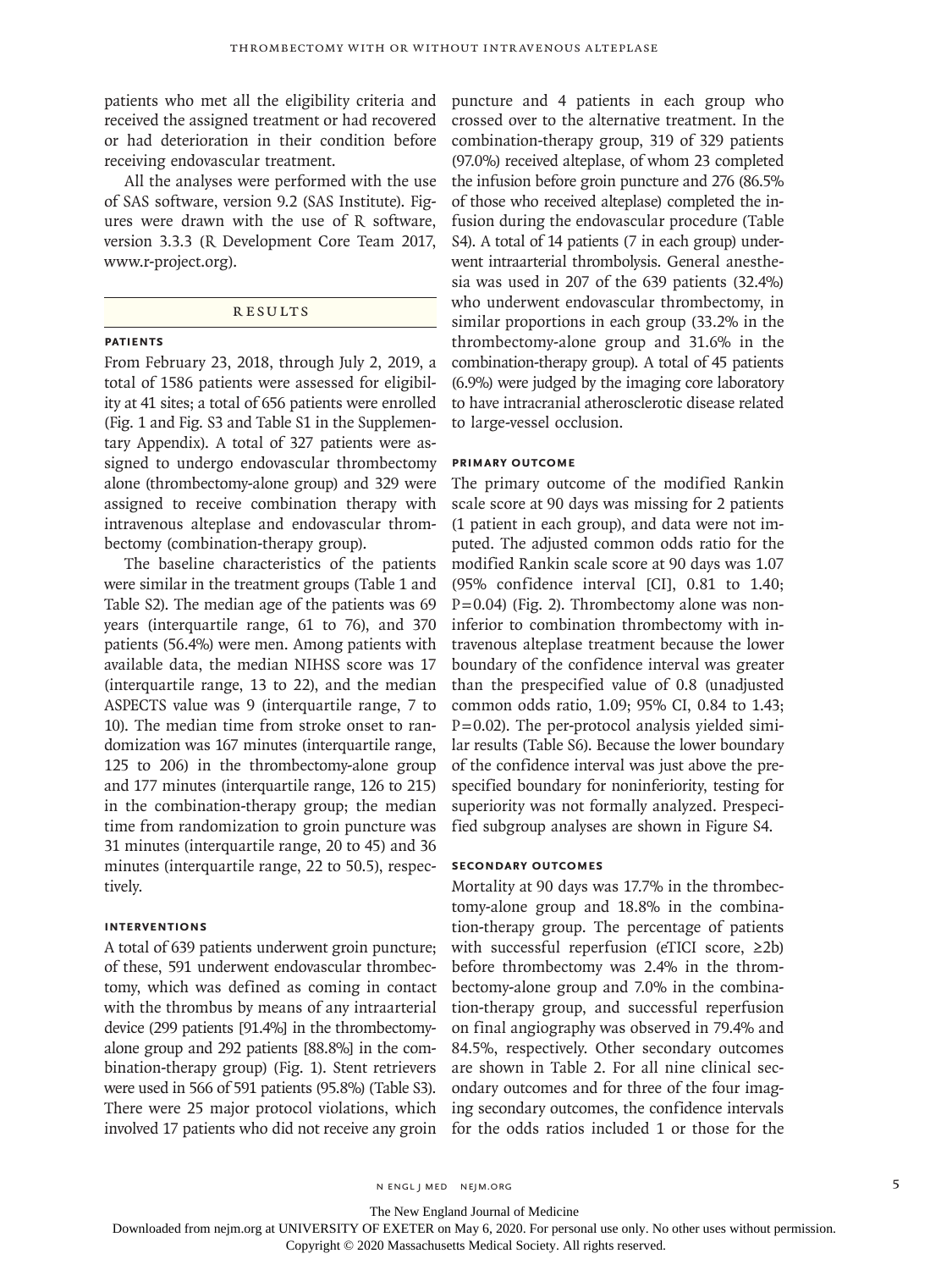#### **The NEW ENGLAND JOURNAL of MEDICINE**



beta coefficients included 0; however, no conclusions can be made regarding differences for secondary outcomes because of the lack of planned adjustment of confidence intervals for multiple comparisons.

# **Safety**

events during the 90-day follow-up period were and 36.2% [119 patients], respectively) — did

The percentages of patients with serious adverse group) and asymptomatic (33.3% [109 patients] similar in the two groups (37.0% [121 of 327 patients] in the thrombectomy-alone group and 36.8% [121 of 329] in the combination-therapy group). The percentages of patients with intracranial hemorrhages — both symptomatic (4.3% [14 patients] in the thrombectomy-alone group and 6.1% [20 patients] in the combination-therapy

6 **n** engl j med nejm.org neighbors in the neutral media  $\frac{1}{2}$  media  $\frac{1}{2}$  media  $\frac{1}{2}$  media  $\frac{1}{2}$  media  $\frac{1}{2}$  media  $\frac{1}{2}$  media  $\frac{1}{2}$  media  $\frac{1}{2}$  media  $\frac{1}{2}$  media  $\frac{1}{2}$  media  $\frac{1$ 

The New England Journal of Medicine

Downloaded from nejm.org at UNIVERSITY OF EXETER on May 6, 2020. For personal use only. No other uses without permission.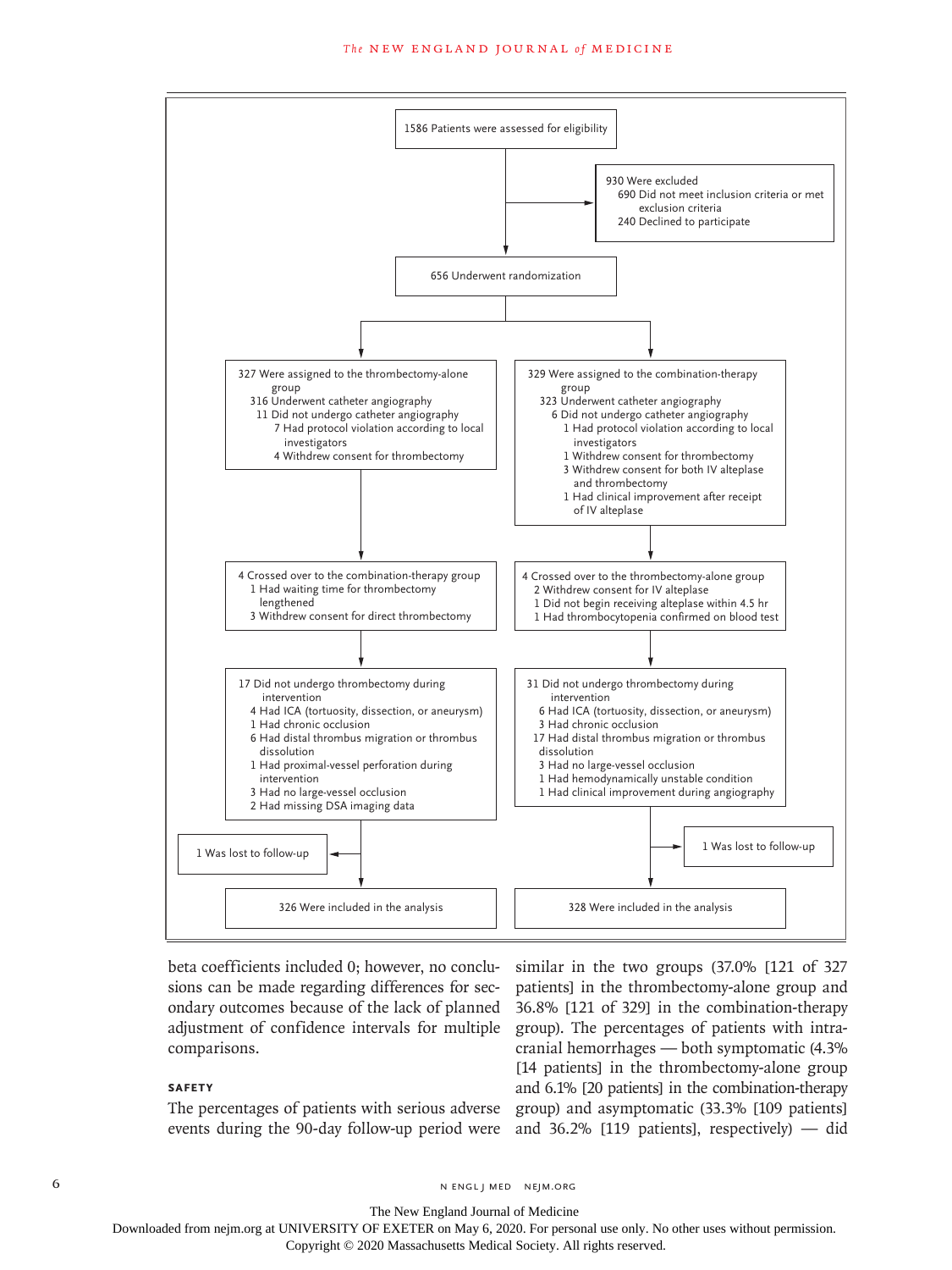#### **Figure 1 (facing page). Randomization and Treatment of the Patients.**

Patients were randomly assigned in a 1:1 ratio to undergo endovascular thrombectomy (thrombectomyalone group) or to receive intravenous (IV) alteplase followed by endovascular thrombectomy (combinationtherapy group). Endovascular thrombectomy was defined as coming into contact with the thrombus by any device. Crossover from the combination-therapy group to the thrombectomy-alone group was defined as patients who did not receive intravenous alteplase but who underwent thrombectomy. Six additional patients who did not receive intravenous alteplase were not defined as having crossed over because five of them did not receive endovascular thrombectomy and one received intravenous urokinase. Chronic occlusion was judged by the treating physician according to imaging characteristics and clinical symptoms after catheter angiography; endovascular thrombectomy was not attempted in these patients. Thrombus dissolution was defined as recanalization of the occluded artery and complete reperfusion of the target ischemic territory, which indicated the thrombus was totally dissolved. Digital subtraction angiographic (DSA) imaging data were lost for two patients owing to a computer virus; the imaging core laboratory could not evaluate the procedural details. ICA denotes internal carotid artery.

not differ significantly between the groups. Procedural complications occurred in 49 patients (15.0%) in the thrombectomy-alone group and in 47 (14.3%) in the combination-therapy group (Table 3).

# Discussion

In patients with acute ischemic stroke due to large-vessel occlusion in the anterior circulation who were eligible for treatment with both intravenous alteplase and endovascular thrombectomy according to most guidelines, direct intervention with intraarterial thrombectomy was noninferior to the combination of initial intravenous alteplase followed by endovascular thrombectomy. Because the lower boundary of the 95% confidence interval for the common odds ratio comparing the modified Rankin scale scores at 90 days was just above the prespecified value of 0.8 in the unadjusted and adjusted analyses, the results do not rule out a benefit of alteplase.

Given the potential risk of hemorrhage and the cost of intravenous alteplase, investigators have questioned the need for intravenous thrombolysis if patients are eligible to undergo endovascular thrombectomy and the procedure can be performed in a timely fashion.<sup>13,28</sup> Previous observational studies that had been aimed at resolving this issue had selection bias, such as the inclusion of patients who were eligible to receive alteplase as well as those who were not eligible, and incomplete adjustment for confounding factors.15,16,29,30 The results of our trial are consistent with findings from a meta-analysis that attempted to eliminate bias and confounding,16 but our results contrast with those of other meta-analyses that did not perform adjustment procedures and that showed the superiority of the combined treatment.<sup>29,30</sup>

The percentages of patients with functional independence in our trial are similar to those reported in the intervention group of the MR CLEAN trial,<sup>1</sup> which used patient-selection criteria that were similar to those in our trial. Although no overall beneficial effect of alteplase was analyzed in our trial, a higher percentage of patients with successful reperfusion before thrombectomy, as assessed on digital subtraction angiography, was observed in the group receiving intravenous alteplase with endovascular therapy than in the group that underwent thrombectomy alone; however, the lack of a plan for multiple comparisons of secondary outcomes means that inferences cannot be made from these results. The proportion of patients with early reperfusion in our trial was also similar to that reported in the control group of the Tenecteplase versus Alteplase before Endovascular Therapy for Ischemic Stroke (EXTEND-IA TNK) trial, but it was lower than that reported in the tenecteplase group of that trial.31 Pretreatment with alteplase in our trial resulted in a delay of only 5 minutes in the time from randomization to groin puncture, but this delay may have been accounted for in part by continuing the alteplase infusion during the endovascular procedure in 86.5% of the patients. The incomplete infusion before the procedure may have obscured the effects of intravenous alteplase in the group receiving combined therapy and influenced the trial results. This difference from usual practice also means that the results of the trial may not apply to the common circumstance of administering intravenous alteplase at one hospital and sending the patient to another hospital for endovascular thrombectomy. In those instances, the intravenous infusion is usually completed before thrombectomy.

Because previous studies have reported dif-

The New England Journal of Medicine

Downloaded from nejm.org at UNIVERSITY OF EXETER on May 6, 2020. For personal use only. No other uses without permission.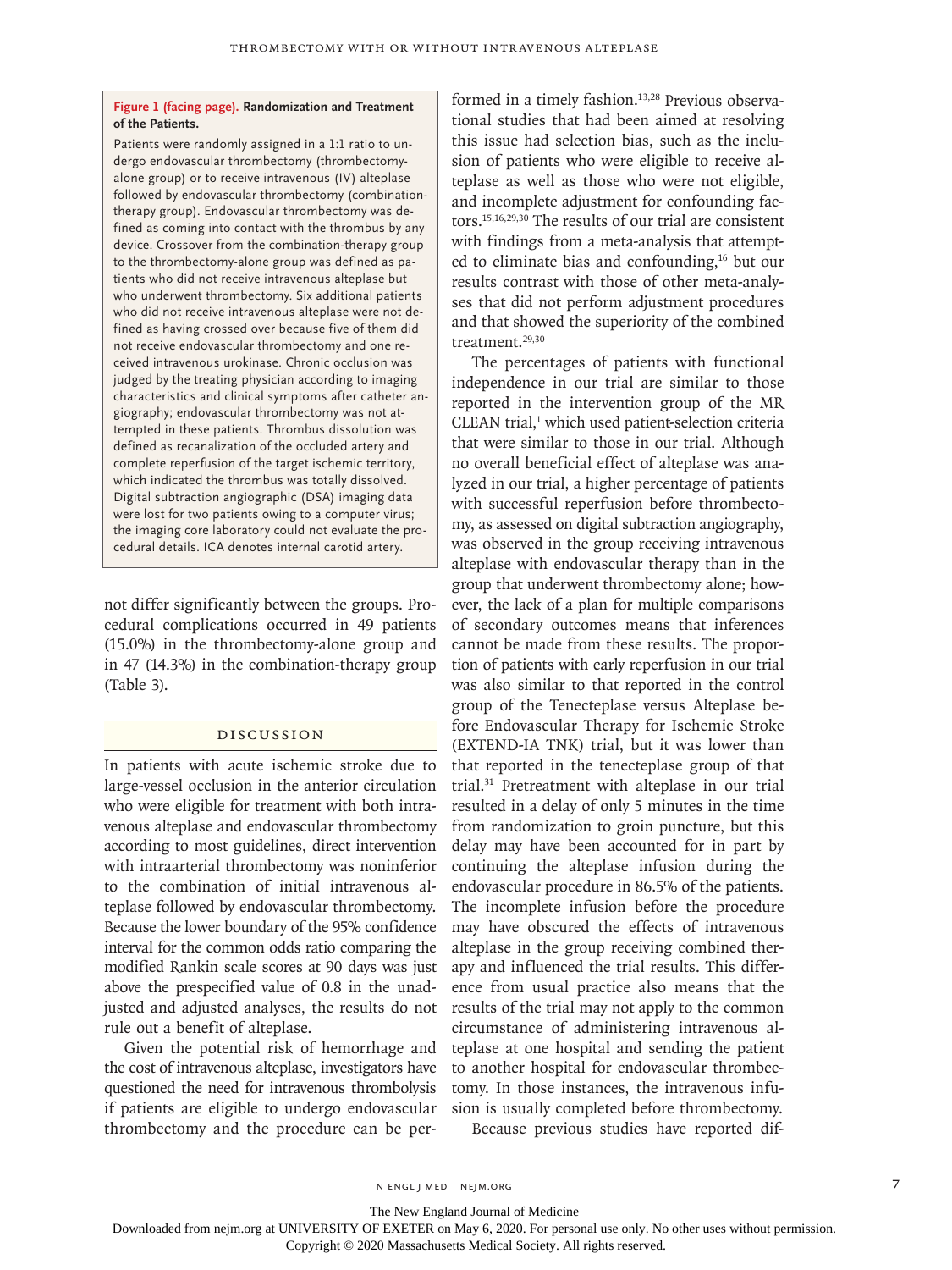| Table 1. Characteristics of the Patients at Baseline.*                  |                                             |                                                            |  |  |  |
|-------------------------------------------------------------------------|---------------------------------------------|------------------------------------------------------------|--|--|--|
| Characteristic                                                          | Endovascular<br>Thrombectomy<br>$(N = 327)$ | Alteplase with Endovascular<br>Thrombectomy<br>$(N = 329)$ |  |  |  |
| Median age $(IQR) - yr$                                                 | $69(61 - 76)$                               | $69(61-76)$                                                |  |  |  |
| Male sex - no. $(%)$                                                    | 189 (57.8)                                  | 181 (55.0)                                                 |  |  |  |
| Median NIHSS score (IQR)+                                               | $17(12-21)$                                 | $17(14-22)$                                                |  |  |  |
| Medical history - no. (%)                                               |                                             |                                                            |  |  |  |
| Previous ischemic stroke                                                | 43(13.1)                                    | 47(14.3)                                                   |  |  |  |
| History of atrial fibrillation                                          | 152 (46.5)                                  | 149 (45.3)                                                 |  |  |  |
| History of diabetes mellitus                                            | 59 (18.0)                                   | 65 (19.8)                                                  |  |  |  |
| History of hypertension                                                 | 193 (59.0)                                  | 201 (61.1)                                                 |  |  |  |
| Modified Rankin scale score of 1 or 2 before stroke onset<br>— no. (%)‡ | 27(8.3)                                     | 24(7.3)                                                    |  |  |  |
| Median ASPECTS (IQR) \                                                  | $9(7-10)$                                   | $9(7-10)$                                                  |  |  |  |
| Median systolic blood pressure at hospital arrival (IQR)<br>$-$ mm Hg   | 146 (130-163)                               | $146(131-161)$                                             |  |  |  |
| Median glucose level at hospital arrival (IQR) -<br>mmol/liter¶         | $7.0(5.8 - 8.6)$                            | $7.0(5.9 - 8.8)$                                           |  |  |  |
| Cause of stroke - no. (%)                                               |                                             |                                                            |  |  |  |
| Cardioembolism                                                          | 146 (44.6)                                  | 144 (43.8)                                                 |  |  |  |
| Intracranial atherosclerosis                                            | 26(8.0)                                     | 19(5.8)                                                    |  |  |  |
| Ipsilateral extracranial ICA obstruction                                | 34 (10.4)                                   | 29 (8.8)                                                   |  |  |  |
| Undetermined                                                            | 121 (37.0)                                  | 137(41.6)                                                  |  |  |  |
| Median duration (IQR) - min                                             |                                             |                                                            |  |  |  |
| From stroke onset to randomization                                      | 167 (125-206)                               | 177 (126-215)                                              |  |  |  |
| From randomization to start of alteplase**                              | <b>NA</b>                                   | $7(4-12)$                                                  |  |  |  |
| From randomization to groin puncture i                                  | $31(20-45)$                                 | $36(22 - 50.5)$                                            |  |  |  |
| From randomization to revascularization:                                | $102(74 - 141)$                             | 96 (71.5-130.5)                                            |  |  |  |
| From hospital admission to intravenous alteplase \\                     | <b>NA</b>                                   | $59(45 - 78)$                                              |  |  |  |
| From hospital admission to groin puncture¶¶                             | $84(67-105)$                                | $85.5(70-115)$                                             |  |  |  |
| Location of intracranial artery occlusion - no./total no.<br>$(%)$      |                                             |                                                            |  |  |  |
| Intracranial ICA                                                        | 112/320 (35.0)                              | 114/326 (35.0)                                             |  |  |  |
| M1 middle cerebral artery segment                                       | 161/320 (50.3)                              | 178/326 (54.6)                                             |  |  |  |
| M2 middle cerebral artery segment                                       | 42/320 (13.1)                               | 33/326 (10.1)                                              |  |  |  |

\* ICA denotes internal carotid artery, IQR interquartile range, and NA not applicable.

† Scores on the National Institutes of Health Stroke Scale (NIHSS) range from 0 to 42, with higher scores indicating more severe neurologic deficits. Data were missing for 3 patients (2 in the thrombectomy-alone group and 1 in the combination-therapy group).

‡ Scores on the modified Rankin scale of functional recovery range from 0 (no symptoms) to 6 (death). A score of 2 or less indicates functional independence. The modified Rankin scale score before stroke onset was assessed by the treating physician with the use of information obtained from patients (if possible) or their family members. Only patients with a modified Rankin scale score of 0 to 2 were included in the trial.

§ The Alberta Stroke Program Early Computed Tomography Score (ASPECTS) is a measure of the extent of early cerebral ischemia. Scores ranges from 0 to 10, with higher scores indicating fewer early ischemic changes. Shown are values as assessed by the core laboratory. Scores were not available for 4 patients in the thrombectomy-alone group and for 3 in the combination-therapy group.

¶ Data were missing for 2 patients in the thrombectomy-alone group and for 5 in the combination-therapy group. To convert the values for glucose to milligrams per deciliter, divide by 0.05551.

The New England Journal of Medicine

Downloaded from nejm.org at UNIVERSITY OF EXETER on May 6, 2020. For personal use only. No other uses without permission.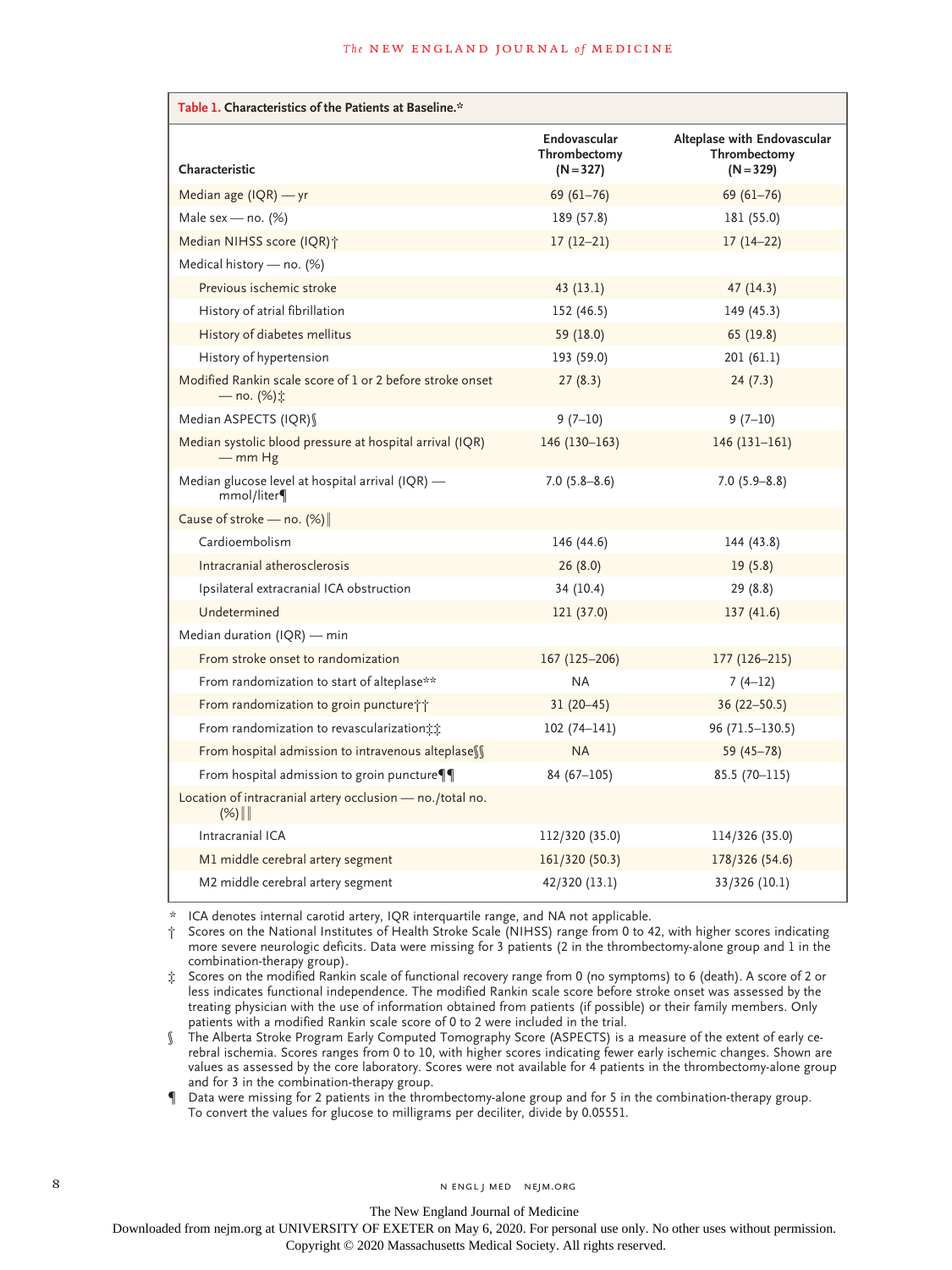#### **Table 1. (Continued)**

The cause of stroke was assessed according to the medical history, clinical features, and results on digital subtraction angiography.

- \*\* For the time from randomization to the start of alteplase administration, 319 patients in the combination-therapy group were included in the analysis. A total of 10 patients did not receive intravenous alteplase owing to crossover (4 patients), withdrawal of consent (4), and protocol violation (2).
- †† For the time from randomization to groin puncture, 636 patients were included in the analysis. Data were missing for 3 patients (2 in the thrombectomy-alone group and 1 in the combination-therapy group). A total of 17 patients did not undergo catheter angiography.
- ‡‡ For the time from randomization to revascularization, 636 patients were included in the analysis. Revascularization was defined as the first visualization of successful reperfusion, as indicated by an extended Thrombolysis in Cerebral Infarction (eTICI) score of 2b, 2c, or 3 (on a scale from 0 [no reperfusion] to 3 [complete reperfusion]). For patients who underwent angiography only or had unsuccessful revascularization, the time of the last bolus of contrast material was considered to be the time to revascularization. These patients were included in the analysis because procedures times are typically longer in patients with unsuccessful revascularization than in those with successful revascularization.
- §§ Data on the time from hospital admission to the administration of intravenous alteplase were missing for 27 patients and were imputed by multiple-regression interpolation.
- ¶¶ Data on the time from hospital admission to groin puncture were missing for 35 patients (16 in the thrombectomyalone group and 19 in the combination-therapy group) and were imputed by multiple-regression interpolation.
- The sites of intracranial artery occlusion were assessed by the core laboratory. Computed tomographic angiographic data at baseline were missing for 10 patients (7 in the thrombectomy-alone group and 3 in the combination-therapy group). A total of 6 patients (5 in the thrombectomy-alone group and 1 in the combination-therapy group) did not have a target artery occlusion, including 1 patient with anterior cerebral artery occlusion, 2 with severe stenosis, and 3 without proximal large-vessel occlusion.



# **Figure 2. Distribution of Functional Outcomes at 90 Days in the Intention-to-Treat Population.**

Shown are scores on the modified Rankin scale for the patients in the two treatment groups who had data for the primary outcome; two patients were lost to follow-up, and data were not imputed. Scores range from 0 to 6, with 0 indicating no symptoms, 1 no clinically significant disability, 2 slight disability (patients are able to look after their own affairs without assistance but are unable to carry out all previous activities), 3 moderate disability (patients require some help but are able to walk unassisted), 4 moderately severe disability (patients are unable to attend to bodily needs without assistance and are unable to walk unassisted), 5 severe disability (patients require constant nursing care and attention), and 6 death. Endovascular thrombectomy alone was noninferior to alteplase with endovascular thrombectomy in the univariable ordinal regression analysis that used a margin of 0.8 (common odds ratio, 1.09; 95% CI, 0.84 to 1.43), as well as after adjustment for age, the National Institutes of Health Stroke Scale score at baseline, the time from stroke onset to randomization, the modified Rankin scale score before stroke onset, and the cerebral collateral blood-flow status in an analysis with multivariable ordinal regression that used a margin of 0.8 (adjusted common odds ratio, 1.07; 95% CI, 0.81 to 1.40). Percentages may not total 100 because of rounding.

n engl j med nejm.org 9

The New England Journal of Medicine

Downloaded from nejm.org at UNIVERSITY OF EXETER on May 6, 2020. For personal use only. No other uses without permission.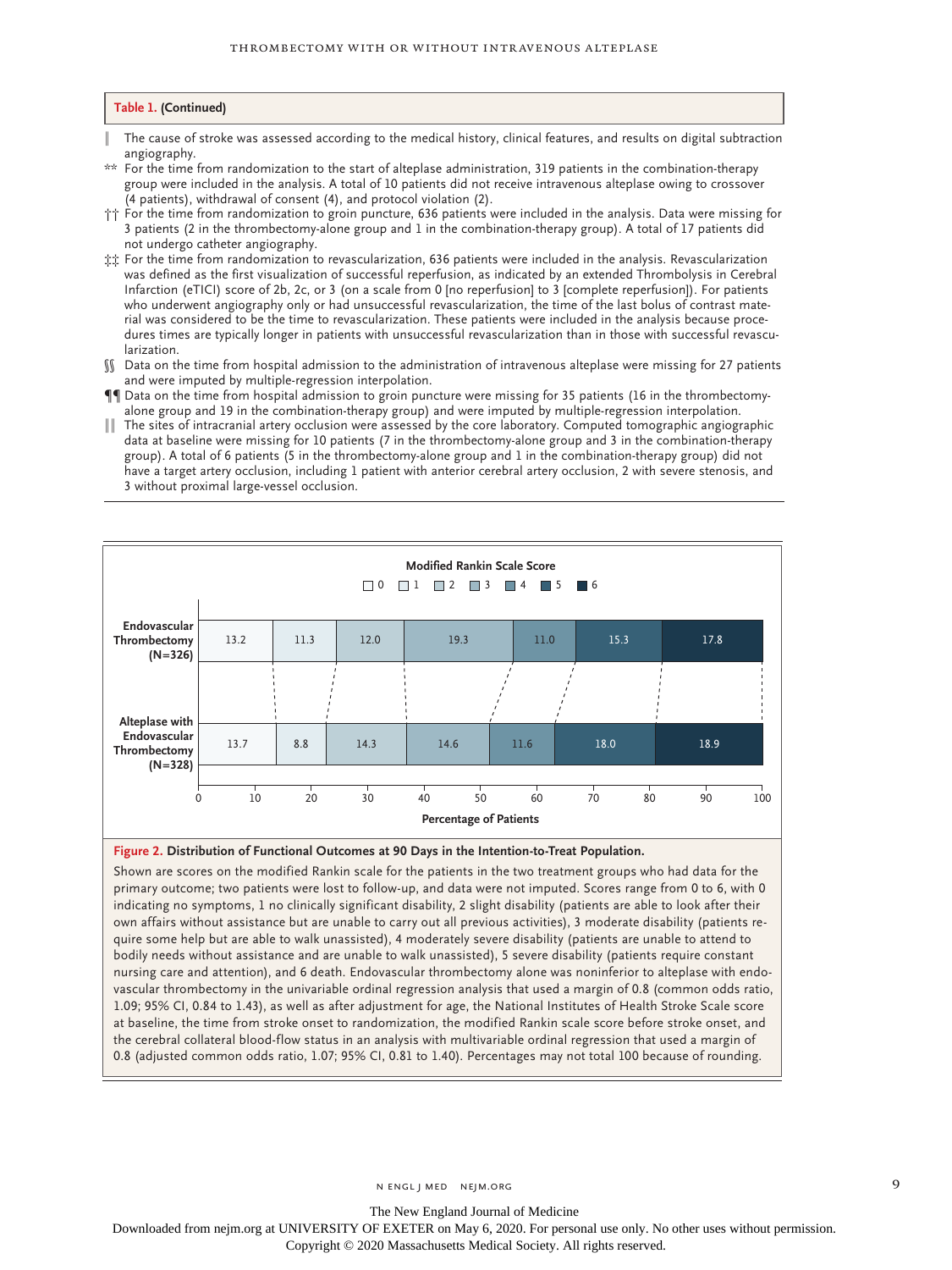| Table 2. Trial Outcomes.*                                                                |                                             |                                                               |                             |                                   |
|------------------------------------------------------------------------------------------|---------------------------------------------|---------------------------------------------------------------|-----------------------------|-----------------------------------|
| Outcome                                                                                  | Endovascular<br>Thrombectomy<br>$(N = 327)$ | Alteplase with<br>Endovascular<br>Thrombectomy<br>$(N = 329)$ | Measure of<br><b>Effect</b> | <b>Adjusted Value</b><br>(95% CI) |
| Primary outcome: modified Rankin Scale score at 90 days                                  |                                             |                                                               |                             |                                   |
| No. of patients with data                                                                | 326                                         | 328                                                           |                             |                                   |
| Median score (IQR)                                                                       | $3(2-5)$                                    | $3(2-5)$                                                      | Common<br>odds ratio        | 1.07 (0.81 to 1.40)               |
| Secondary outcomes                                                                       |                                             |                                                               |                             |                                   |
| Clinical outcomes                                                                        |                                             |                                                               |                             |                                   |
| Modified Rankin scale score at 90 days according to<br>range — $no.$ (%)                 |                                             |                                                               |                             |                                   |
| $0$ or $1$                                                                               | 80(24.5)                                    | 74 (22.5)                                                     | Odds ratio                  | 1.09 (0.74 to 1.59)               |
| 0 <sub>to</sub> 2                                                                        | 119 (36.4)                                  | 121 (36.8)                                                    | Odds ratio                  | 0.97 (0.68 to 1.37)               |
| 0 to 3                                                                                   | 182(55.7)                                   | 169(51.4)                                                     | Odds ratio                  | 1.25 (0.89 to 1.76)               |
| 0 <sub>to 4</sub>                                                                        | 218 (66.7)                                  | 207 (62.9)                                                    | Odds ratio                  | 1.25 (0.88 to 1.77)               |
| $0$ to 5                                                                                 | 268 (82.0)                                  | 266 (80.9)                                                    | Odds ratio                  | 1.10 (0.73 to 1.67)               |
| Median NIHSS score (IQR) +                                                               |                                             |                                                               |                             |                                   |
| After 24 hr                                                                              | 12 (5 to 20)                                | 12 (5 to 22)                                                  | <b>Beta</b><br>coefficient  | $-0.52$ ( $-2.13$ to 1.09)        |
| At 5-7 days or discharge                                                                 | 8 (2 to 16)                                 | 8 (2 to 19)                                                   | Beta<br>coefficient         | $-1.26$ ( $-3.20$ to 0.68)        |
| Barthel Index of 95 or 100 at 90 days - no./total no.<br>$(%) \pm$                       | 156/326 (47.9)                              | 151/328 (46.0)                                                | Odds ratio                  | 1.09 (0.78 to 1.53)               |
| Median EQ-5D-5L score at 90 days (IQR) §                                                 | 0.84 (0.48 to 0.95)                         | 0.85 (0.26 to 1.00)                                           | Beta<br>coefficient         | $0.00$ (-0.06 to 0.07)            |
| Imaging outcomes                                                                         |                                             |                                                               |                             |                                   |
| Successful reperfusion before thrombectomy,<br>as assessed on initial DSA - no. $(\%)\P$ | 8(2.4)                                      | 23(7.0)                                                       | Odds ratio                  | 0.33 (0.14 to 0.74)               |
| eTICI score of 2b, 2c, or 3, as assessed on final<br>angiogram — no./total no. $(\%)$    | 243/306 (79.4)                              | 267/316 (84.5)                                                | Odds ratio                  | 0.70 (0.47 to 1.06)               |
| Recanalization at 24-72 hr, as assessed on CTA -<br>no./total no. (%)**                  | 240/282 (85.1)                              | 245/275 (89.1)                                                | Odds ratio                  | 0.71 (0.42 to 1.20)               |
| Median lesion volume on CT (IQR) - ml <sup>++</sup>                                      | 36.3 (9.8 to 114.8)                         | 36.7 (9.6 to 99.2)                                            | <b>Beta</b><br>coefficient  | 3.78 (-9.43 to 16.99)             |

\* Values were adjusted for age, the NIHSS score at baseline, the time from stroke onset to randomization, the modified Rankin Scale score before stroke onset, and cerebral collateral blood-flow status. Confidence intervals for secondary outcomes, including imaging outcomes, were not adjusted for multiple comparisons, and no clinical inferences can be made from differences between groups. CTA denotes computed tomographic angiography, and DSA digital subtraction angiography.

The NIHSS score was determined for survivors only. The score after 24 hours was not available for 37 patients: 19 died before the assessment was finished, and 18 had missing scores. The score at 5 to 7 days or discharge was not available for 86 patients: 63 died before the assessment was finished, and 23 had missing scores. The worst scores were assigned for dead patients, according to the statistical analysis plan.

‡ The Barthel Index is an ordinal scale for measuring performance of self care activities of daily living. Scores ranges from 0 to 100, with 0 indicating severe disability and 95 or 100 indicating no disability that interferes with daily activities. The worst scores were assigned for dead patients, according to the statistical analysis plan.

§ The EuroQoL Group 5-Dimension 5-Level Self-Report Questionnaire (EQ-5D-5L) is a standardized instrument for the measurement of health status. Scores range from −0.39 to 1.00, with higher scores indicating better quality of life.

Successful reperfusion before thrombectomy was defined as an eTICI score of 2b, 2c, or 3 on the first intracranial angiogram.

An eTICI score of 2b, 2c, or 3 indicated successful reperfusion. A total of 17 angiographic images could not be assessed for eTICI because of poor image quality (Table S5).

\*\* Recanalization was defined as complete recanalization of the primary intracranial occlusion according to the modified Arterial Occlusive Lesion score.1 Data for follow-up CTA were not available for 99 patients because of seriously illness or death.

†† Data for the final infarct volume on CT without the use of contrast material (performed at 3 to 10 days) were missing for 168 patients (86 in the thrombectomy-alone group and 82 in the combination-therapy group). The median follow-up time was 6.1 days (IQR, 5.7 to 6.8) in the thrombectomy-alone group and 6.1 days (IQR, 5.7 to 6.7) in the combination-therapy group.

The New England Journal of Medicine

Downloaded from nejm.org at UNIVERSITY OF EXETER on May 6, 2020. For personal use only. No other uses without permission.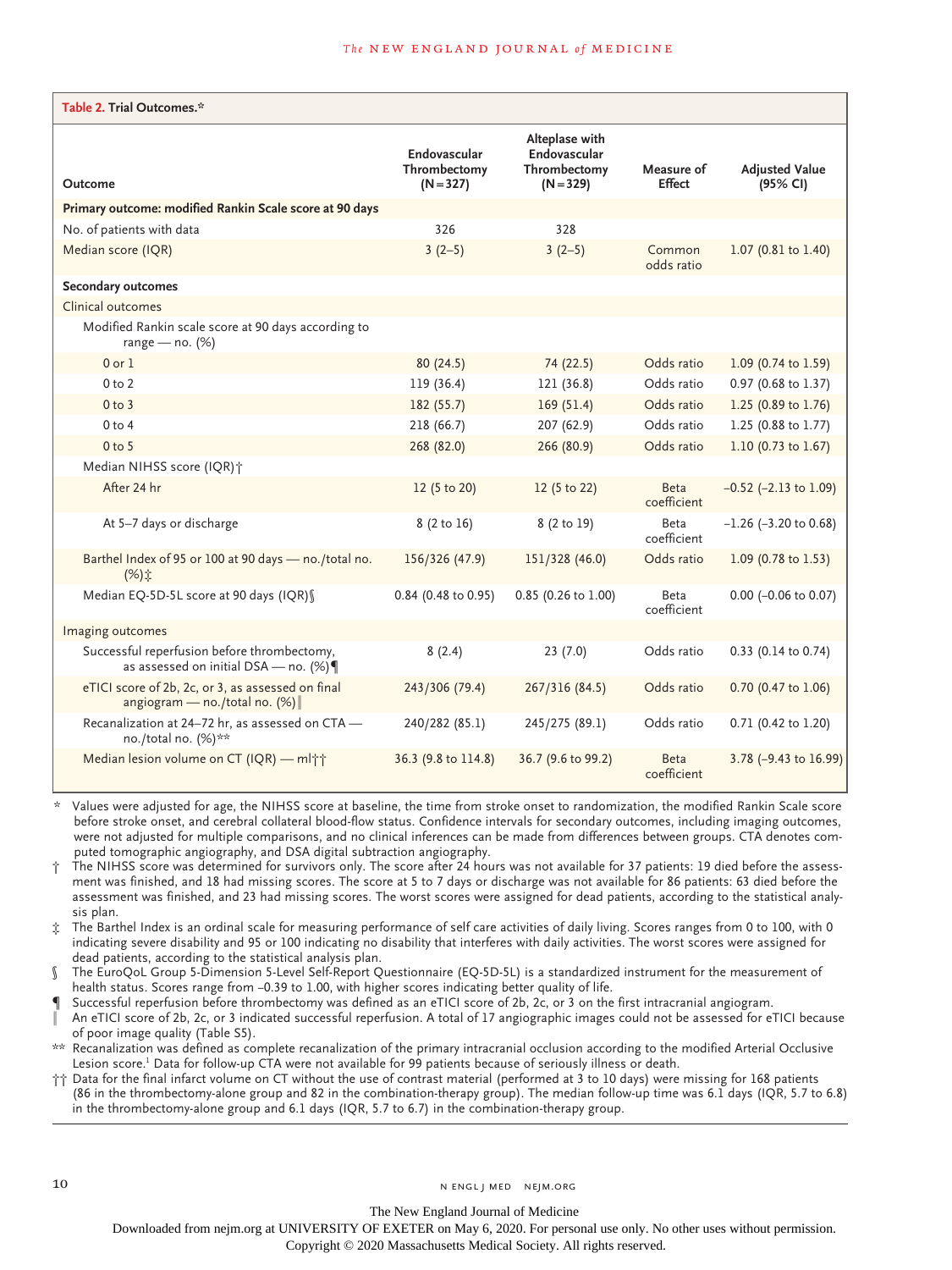| Table 3. Serious Adverse Events within 90 Days (Intention-to-Treat Population).* |                                             |                                                            |                               |         |  |  |  |  |
|----------------------------------------------------------------------------------|---------------------------------------------|------------------------------------------------------------|-------------------------------|---------|--|--|--|--|
| Variable                                                                         | Endovascular<br>Thrombectomy<br>$(N = 327)$ | Alteplase with Endovascular<br>Thrombectomy<br>$(N = 329)$ | <b>Risk Ratio</b><br>(95% CI) | P Value |  |  |  |  |
|                                                                                  | number (percent)                            |                                                            |                               |         |  |  |  |  |
| Safety outcomes                                                                  |                                             |                                                            |                               |         |  |  |  |  |
| Death                                                                            | 58 (17.7)                                   | 62(18.8)                                                   | $0.94(0.68 - 1.30)$           | 0.71    |  |  |  |  |
| Asymptomatic intracranial hemorrhage                                             | 109(33.3)                                   | 119 (36.2)                                                 | $0.92(0.75 - 1.14)$           | 0.45    |  |  |  |  |
| Symptomatic intracranial hemorrhage <sup>+</sup>                                 | 14(4.3)                                     | 20(6.1)                                                    | $0.70(0.36 - 1.37)$           | 0.30    |  |  |  |  |
| Infarction in new territory at 5-7 days                                          | 11(3.4)                                     | 9(2.7)                                                     | $1.23(0.52 - 2.93)$           | 0.64    |  |  |  |  |
| Other adjudicated serious adverse events                                         |                                             |                                                            |                               |         |  |  |  |  |
| Large or malignant MCA infarction                                                | 42 (12.8)                                   | 43(13.1)                                                   | $0.98(0.66 - 1.46)$           | 0.93    |  |  |  |  |
| Pneumonia, aspiration or other                                                   | 49 (15.0)                                   | 45 (13.7)                                                  | $1.10(0.75 - 1.59)$           | 0.63    |  |  |  |  |
| Allergic reaction to contrast material                                           | 1(0.3)                                      | 1(0.3)                                                     | $1.01(0.06 - 16.02)$          | 1.00    |  |  |  |  |
| Other                                                                            | 15(4.6)                                     | 24(7.3)                                                    |                               |         |  |  |  |  |
| Procedural complications;                                                        |                                             |                                                            |                               |         |  |  |  |  |
| Any procedural complication                                                      | 49 (15.0)                                   | 47 (14.3)                                                  | $1.05(0.72 - 1.52)$           | 0.80    |  |  |  |  |
| Vessel dissection                                                                | 8(2.4)                                      | 5(1.5)                                                     |                               |         |  |  |  |  |
| Contrast extravasation                                                           | 6(1.8)                                      | 10(3.0)                                                    |                               |         |  |  |  |  |
| Embolization into a new territory                                                | 35(10.7)                                    | 31(9.4)                                                    |                               |         |  |  |  |  |
| Femoral access complications                                                     | 2(0.6)                                      | 1(0.3)                                                     |                               |         |  |  |  |  |

\* Serious adverse events were observed in 121 patients (37.0%) in the thrombectomy-alone group and in 121 (36.8%) in the combinationtherapy group. MCA denotes middle cerebral artery.

† Symptomatic intracranial hemorrhage was evaluated by an adverse-event committee according to the Heidelberg criteria.24

‡ Patients may have had multiple complications. A total of 85 patients (44 in the thrombectomy-alone group and 41 in the combination-therapy group) had uneventful artery vasospasm during the procedure; the majority of these events occurred in the extracranial ICA and were related to the guiding catheter.

ferences in causes of stroke between Asian and non-Asian populations, our results may not be generalizable. However, only 6.9% of the patients in our trial had intracranial atherosclerotic disease, a prevalent cause of stroke among Asians.

Our trial has limitations. First, it was designed in accordance with the 2015 AHA–ASA guidelines,<sup>18</sup> in which stent retrievers were recommended for thrombectomy and intravenous thrombolysis was restricted to standard doses of alteplase. Recently, newer thrombectomy devices such as aspiration catheters and thrombolytic drugs such as tenecteplase have been used to treat stroke. Second, the prespecified noninferiority margin was generous, the sample was small, and there were wide confidence intervals around the primary outcome results; the implications for the possibility of an advantage with combined therapy have been mentioned earlier. Given the short time that was allowed for alteplase to act before

endovascular treatment was initiated, the interpretation of our results across different systems of stroke care should be cautious.

Third, the prehospital triage system is more complicated in China than in many Western countries, with patients often traveling by personal transport directly to the hospital, and stroke teams are usually mobilized only on hospital admission rather than before the patients' arrival. Furthermore, informed consent is required before the administration of alteplase in China, and counseling before treatment commonly involves many family members and is time-consuming. Consequently, workflow times were relatively long in our trial. Although there was a minimal difference between the groups with regard to treatment times, issues regarding payment by patients for alteplase in some centers could have prolonged the interval to treatment, which might have disadvantaged the group receiving combined therapy.

The New England Journal of Medicine

Downloaded from nejm.org at UNIVERSITY OF EXETER on May 6, 2020. For personal use only. No other uses without permission.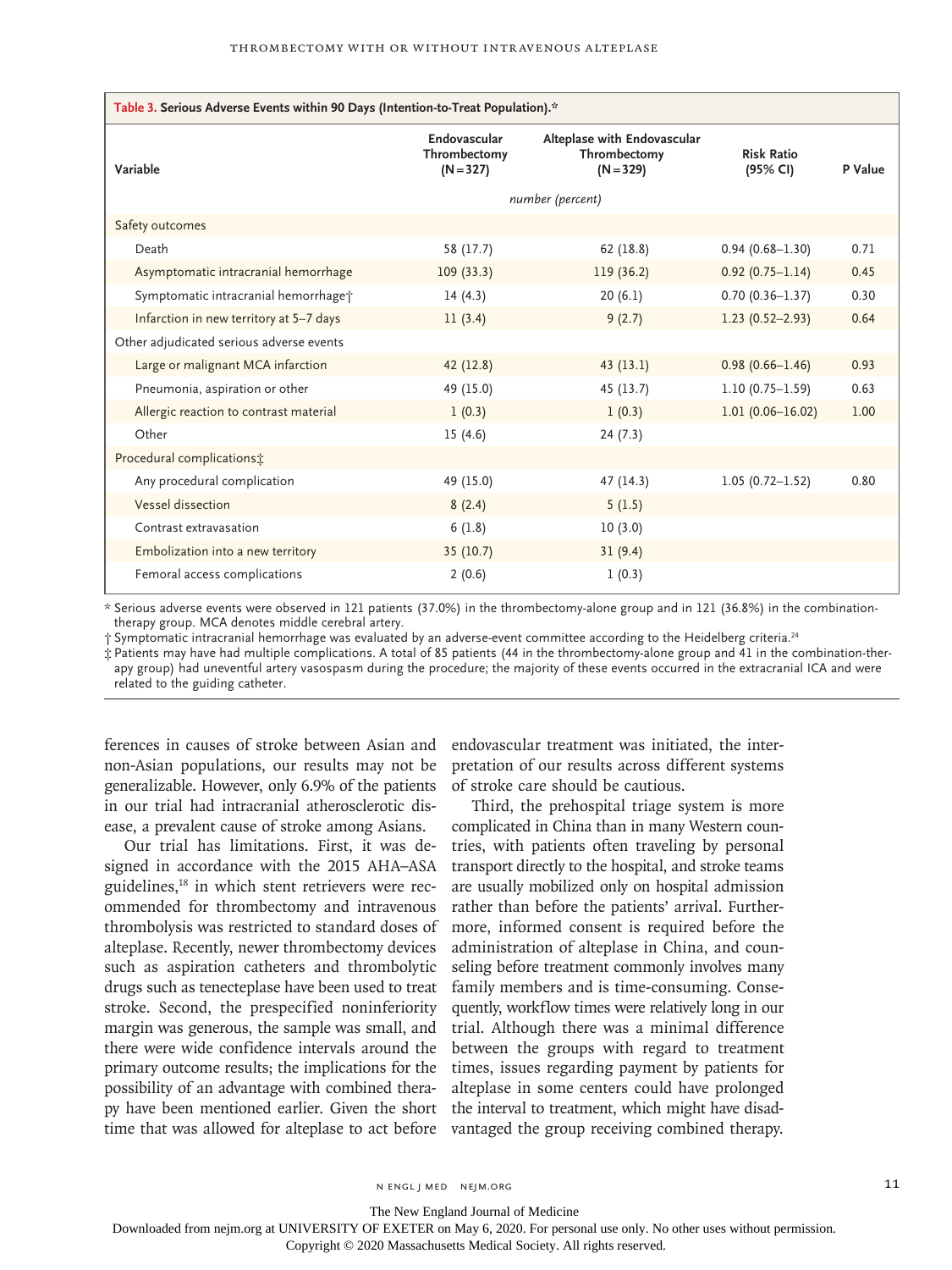Our trial showed that among patients with needed to compare alteplase plus endovascular acute ischemic stroke with large-vessel occlusion in the anterior circulation who were eligible for treatment with both intravenous alteplase and endovascular thrombectomy, endovascular thrombectomy alone was noninferior to thrombectomy preceded by alteplase administered within 4.5 hours after symptom onset, within a relative margin in the confidence interval of 20% in the shift between categories of the modified Rankin scale at 90 days. Larger trials in other populations are

therapy with endovascular therapy alone.

Supported by a grant (GN-2017R0001) from the Stroke Prevention Project of the National Health Commission of the People's Republic of China and by the Wu Jieping Medical Foundation.

Disclosure forms provided by the authors are available with the full text of this article at NEJM.org.

A data sharing statement provided by the authors is available with the full text of this article at NEJM.org.

We thank the patients and their families for participating in this trial and Craig Anderson of the George Institute for Global Health for monitoring the trial and editing an earlier version of the manuscript.

#### **Appendix**

The authors' full names and academic degrees are as follows: Pengfei Yang, M.D., Yongwei Zhang, M.D., Lei Zhang, M.D., Yongxin Zhang, M.D., Kilian M. Treurniet, M.D., Wenhuo Chen, M.D., Ya Peng, M.D., Hongxing Han, M.D., Jiyue Wang, M.D., Shouchun Wang, M.D., Congguo Yin, M.D., Sheng Liu, M.D., Peng Wang, M.D., Qi Fang, M.D., Hongchao Shi, M.D., Jianhong Yang, M.D., Changming Wen, M.D., Conghui Li, M.D., Changchun Jiang, M.D., Jun Sun, M.D., Xincan Yue, M.D., Min Lou, M.D., Meng Zhang, M.D., Hansheng Shu, M.D., Dianjing Sun, M.D., Hui Liang, M.D., Tong Li, M.D., Fuqiang Guo, M.D., Kaifu Ke, M.D., Haicheng Yuan, M.D., Guoping Wang, M.D., Weimin Yang, M.D., Huaizhang Shi, M.D., Tianxiao Li, M.D., Zifu Li, M.D., Pengfei Xing, M.D., Ping Zhang, M.D., Yu Zhou, M.D., Hao Wang, M.D., Yi Xu, M.D., Qinghai Huang, M.D., Tao Wu, M.D., Rui Zhao, M.D., Qiang Li, M.D., Yibin Fang, M.D., Laixing Wang, M.D., Jianping Lu, M.D., Yansheng Li, M.D., Jianhui Fu, M.D., Xihua Zhong, Ph.D., Yongjun Wang, M.D., Longde Wang, M.D., Mayank Goyal, M.D., Ph.D., Diederik W.J. Dippel, M.D., Ph.D., Bo Hong, M.D., Benqiang Deng, M.D., Yvo B.W.E.M. Roos, M.D., Ph.D., Charles B.L.M. Majoie, M.D., Ph.D., and Jianmin Liu, M.D.

The authors' affiliations are as follows: the Departments of Neurosurgery (P.Y., L.Z., Yongxin Zhang, Z.L., Y. Zhou, Y.X., Q.H., R.Z., Q.L., Y.F., Laixing Wang, B.H., J. Liu), Neurology (Yongwei Zhang, P.X., P.Z., T.W., B.D.), and Radiology (J. Lu), Naval Medical University Changhai Hospital, the Department of Neurology, Shanghai Jiaotong University Renji Hospital (Y.L.), the Department of Neurology, Fudan University Huashan Hospital (J.F.), and the Data Statistics Center, Shanghai KNOWLANDS MedPharm Consulting (X.Z.), Shanghai, the Department of Neurology, Zhangzhou Affiliated Hospital of Fujian Medical University, Zhangzhou (W.C.), the Department of Neurosurgery, Third Affiliated Hospital of Soochow University, Changzhou (Y.P.), the Department of Neurology, Linyi People's Hospital of Qingdao University, Linyi (H.H., H.W.), the Department of Neurosurgery, Liaocheng People's Hospital of Shandong First Medical University, Liaocheng (J.W.), the Department of Neurology, First Affiliated Hospital of Jilin University, Changchun (S.W.), the Department of Neurology, Hangzhou First People's Hospital of Zhejiang University (C.Y.), and the Department of Neurology, Second Affiliated Hospital of Zhejiang University (M.L.), Hangzhou, the Department of Radiology, Jiangsu Provincial People's Hospital of Nanjing Medical University (S.L.), and the Department of Neurology, Nanjing First Hospital of Nanjing Medical University (Hongchao Shi), Nanjing, the Department of Neurology, Taizhou First People's Hospital of Wenzhou Medical University, Taizhou (P.W.), the Department of Neurology, First Affiliated Hospital of Soochow University, Suzhou (Q.F.), the Department of Neurology, Ningbo Hospital of Zhejiang University, Ningbo (J.Y.), the Department of Neurology, Nanyang Central Hospital of Xinxiang Medical University, Nanyang (C.W.), the Department of Neurosurgery, First Hospital of Hebei Medical University, Shijiazhuang (C.L.), the Department of Neurology, Baotou Central Hospital of Inner Mongolia Medical University, Baotou (C.J.), the Department of Neurosurgery, Wenzhou Central Hospital of Wenzhou Medical University, Wenzhou (J.S.), the Department of Neurosurgery, Zhoukou Central Hospital of Henan University, Zhoukou (X.Y.), the Department of Neurology, Daping Hospital of Army Medical University, Chongqing (M.Z.), the Department of Neurosurgery, Second Affiliated Hospital of Bengbu Medical University, Bengbu (H. Shu), the Departments of Radiology (D.S.) and Neurology (H.L.), Yantaishan Hospital of Shandong First Medical University, Yantai, the Department of Neurology, Third Affiliated Hospital of Guangxi Medical University, Nanning (Tong Li), the Department of Neurology, Sichuan Provincial Hospital of University of Electronic Science and Technology of China, Chengdu (F.G.), the Department of Neurology, Affiliated Hospital of Nantong University, Nantong (K.K.), the Department of Neurology, Qingdao Central Hospital of Qingdao University, Qingdao (H.Y.), the Department of Neurology, First Affiliated Hospital of the University of Science and Technology of China (G.W.), and the Department of Neurology, First Affiliated Hospital of Anhui Medical University (W.Y.), Hefei, the Department of Neurosurgery, First Affiliated Hospital of Harbin Medical University, Harbin (Huaizhang Shi), the Department of Radiology, Henan Provincial People's Hospital of Zhengzhou University, Zhengzhou (Tianxiao Li), and the Department of Neurology, Capital Medical University Tiantan Hospital (Y.W.), and the School of Public Health, Beijing University (Longde Wang), Beijing — all in China; the Departments of Radiology and Nuclear Medicine (K.M.T., C.B.L.M.M.) and Neurology (Y.B.W.E.M.R.), Amsterdam University Medical Center, Amsterdam, and the Department of Neurology, Erasmus MC–University Medical Center, Rotterdam (D.W.J.D.) — both in the Netherlands; and the Departments of Radiology and Clinical Neurosciences, University of Calgary, Calgary, AB, Canada (M.G.).

#### **References**

D, et al. A randomized trial of intraarte-et al. Endovascular therapy for ischemic rial treatment for acute ischemic stroke. stroke with perfusion-imaging selection. N Engl J Med 2015;372:11-20.

**1.** Berkhemer OA, Fransen PSS, Beumer **2.** Campbell BCV, Mitchell PJ, Kleinig TJ, **3.** Goyal M, Demchuk AM, Menon BK, et N Engl J Med 2015;372:1009-18.

al. Randomized assessment of rapid endovascular treatment of ischemic stroke. N Engl J Med 2015;372:1019-30.

12 N ENGL J MED NEIM.ORG

The New England Journal of Medicine

Downloaded from nejm.org at UNIVERSITY OF EXETER on May 6, 2020. For personal use only. No other uses without permission.